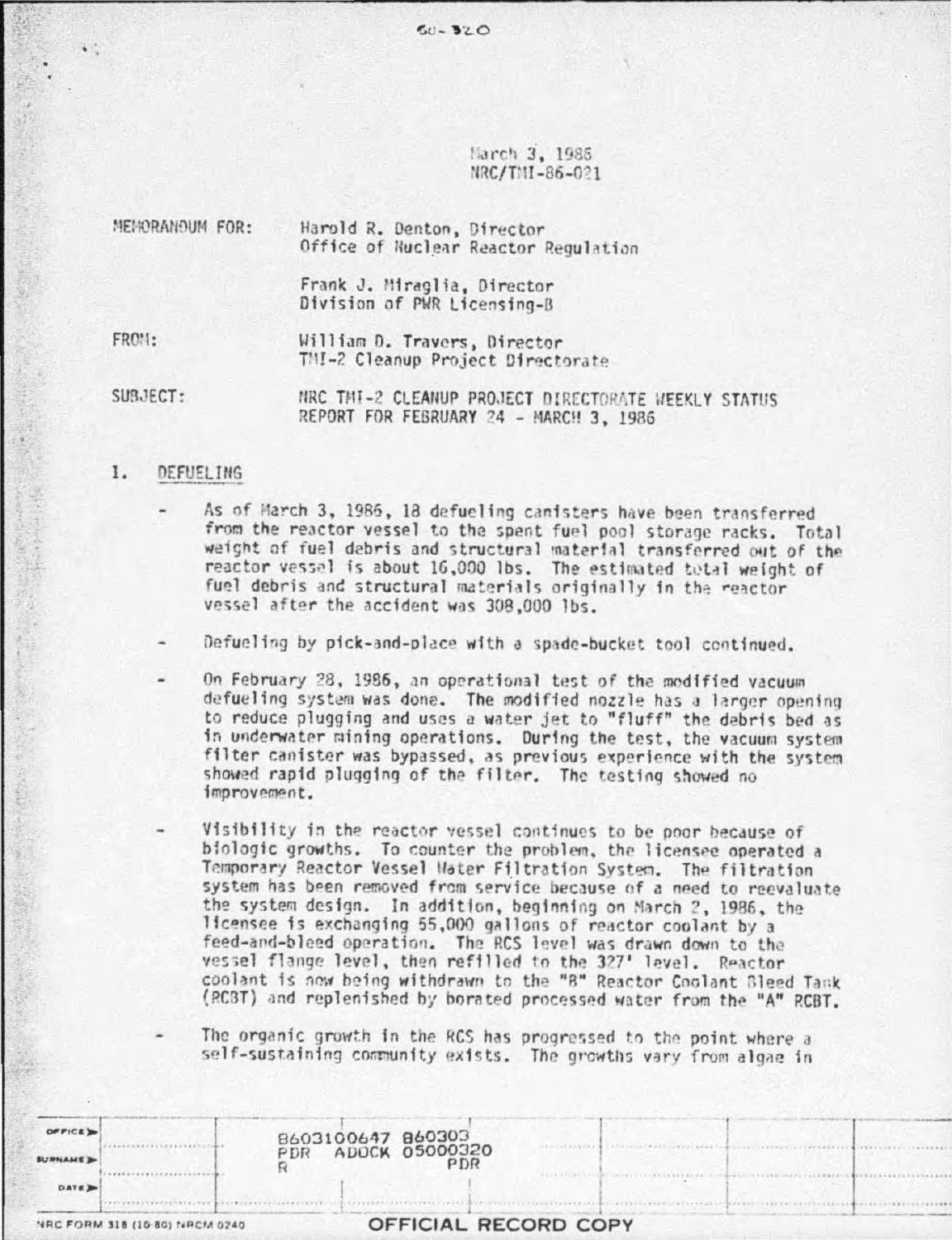Harold R. Denton Frank J. Miraglia

suspension through fungi and bacteria to aerobic and anaerobic organisms in the lower vessel. The proposed biocide that was to be used to treat the RCS was shown by laboratory testing to be ineffective at concentrations that would be acceptable. The licensee continues to study the problem with the assistance of outside experts in the field. A long term treatment plan is not expected for several weeks.

### $2.1$ PLANT STATUS

- The reactor remains in long term cold shutdown, vented to atmosphere.
- The reactor vessel head is in storage on the 347' elevation. The plenum is on its storage stand in the deep end of the fuel transfer canal. A dam is installed between the deep and shallow ends of the transfer canal, permitting a 20 foot depth (about 5 feet over the top of the plenum).
- Reactor Coolant System (RCS) cooling is by natural heat loss to the reactor building atmosphere. Calculated reactor decay heat is 10.7 kilowatts. Incore thermocouple readings range from 72°F to 94°F. averaging 81°F.
- The average reactor building temperature is 55°F. The reactor building airborne activity at the defueling platform is 2.3 E-8 uCi/cc Tritium and 5.4 E-11 UCi/cc particulates, predominately Cesium-137.
- The reactor vessel and modified internals indexion fixture are flooded to the 327'6" elevation which is 15} feet above the core region top. The defueling platform is mounted above the internais indexing fixture.

#### $3.$ *MASTE MANAGEMENT*

- The Submerged Demineralizer System (SDS) continued processing batch 127, Fuel Transfer Canal Recycle through both trains.
- EPICOR II remained shutdown.
- Total volume processed through SDS to date is 3,800,906 gallons, and the total volume processed through EPICOR II is 2,822,963 gallons.

## RADIOACTIVE MATERIAL/MASTE SHIPMENT 4.

- On Fabruary 5, 1986. 85 barrels and 4 boxes of contaminated laundry were sent to Royersford, PA.
- On February 5, 1956, Unit 1 samples were sent to Westwood. MJ, and Rockville, MD, for analysis.
- 5" February 12, 1985, 73 barrels and 4 boxes of contaminated laundry Were sent to Poyersford, PA.
- On Fabruary 13, 1986, a deploted, dewatered EPICOR II resin liner was sent to Richland, WA.

|      | OFFICE )                       |  |                      |  |  |  |
|------|--------------------------------|--|----------------------|--|--|--|
|      |                                |  |                      |  |  |  |
| DATE |                                |  |                      |  |  |  |
|      | NRC FORM 318 (10 80) NRCM 0240 |  | OFFICIAL RECORD COPY |  |  |  |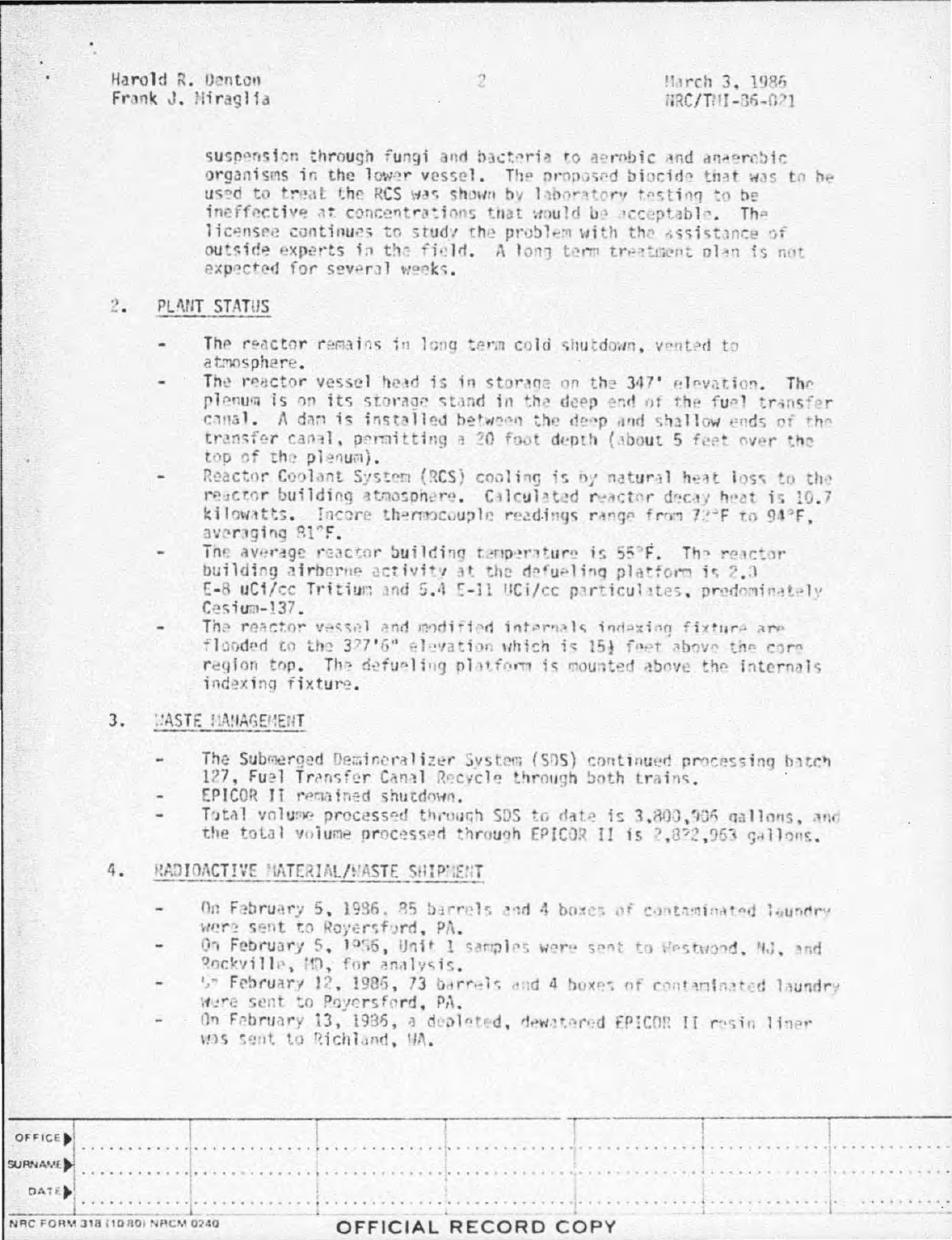Harold R. Denton Frank J. Miraolia

- On Fabruary 19, 1986, 82 barrels and 2 boxes of contaminated laundry were sent to Roversford, PA.
- On February 21, 1986, a combined unit waste shippent was sent to Richland WA. The shipment consisted of 60 barrels and 2 boxes.
- On February 25, 1986, Unit 1 samples were sent to Westwood, NJ and Rockville, MD for analysis.
- On February 26, 1986, 83 barrels and 4 boxes of contaminated laundry were sent to Roversford, PA.

## $5.$ DOSE REDUCTION/DECONTAMINATION

Average general area radiation dose rate is 40 mrem per hour on the 347' level of the reactor building and is 67 mrom per hour on the 305' level of the reactor building. The average dose rate to workers on the defueling work platform is 8 greg per hour.

### 5. ENVIRONMENTAL MONITORING

- US Environmental Protection Agency (EPA) sample analysis results show TMI site liquid effluents to be in accordance with regulatory limits, NRC requirements, and the City of Lancaster Agreement.
- THI water samples taken by EPA at the plant discharge to the river consisted of seven daily composite samples taken from February 8 through February 15, 1935. A gamma scan detected no reactor related activity.
- The Lancaster water sample taken at the water works intake and analyzed by EPA consisted of a seven day composited sample taken from February 9 through February 15, 1986. A germa scan detected no reactor related radioactivity.
- The NRC outdoor airborne particulate sampler at the THI site collected a sample between February 19, and February 25, 1986. No reactor related radioactivity was detected. Analysis showed Indine-131 and Cesium-137 concentrations to be less than the lower limits of detectability.

#### $7.$ REACTOR BUILDING ACTIVITIES

- Initial defueling of the reactor core is in progress.
- 8. AUXILIARY AND FUEL HANDLING BUILDING ACTIVITIES
	- Installation of the balance of Defueling Water Cleanup System (DWCS) continued.
	- Preparations are being made for decontamination in the Seal Injection Room, 281' auxiliary building.
	- Kelly vacuuming of the 281' elevation fuel nandling building continued.
	- Startup testing of the canister dewatering system is in progress.

|      | NRC FORM 318 (10.80) NRCM 0240                                                                                                                                                                                                |  | OFFICIAL RECORD COPY |  |  |  |  |  |  |  |
|------|-------------------------------------------------------------------------------------------------------------------------------------------------------------------------------------------------------------------------------|--|----------------------|--|--|--|--|--|--|--|
| DATE |                                                                                                                                                                                                                               |  |                      |  |  |  |  |  |  |  |
|      | SURVAME)                                                                                                                                                                                                                      |  |                      |  |  |  |  |  |  |  |
|      | OFFICED And a contract of the contract of the contract of the contract of the contract of the contract of the contract of the contract of the contract of the contract of the contract of the contract of the contract of the |  |                      |  |  |  |  |  |  |  |

3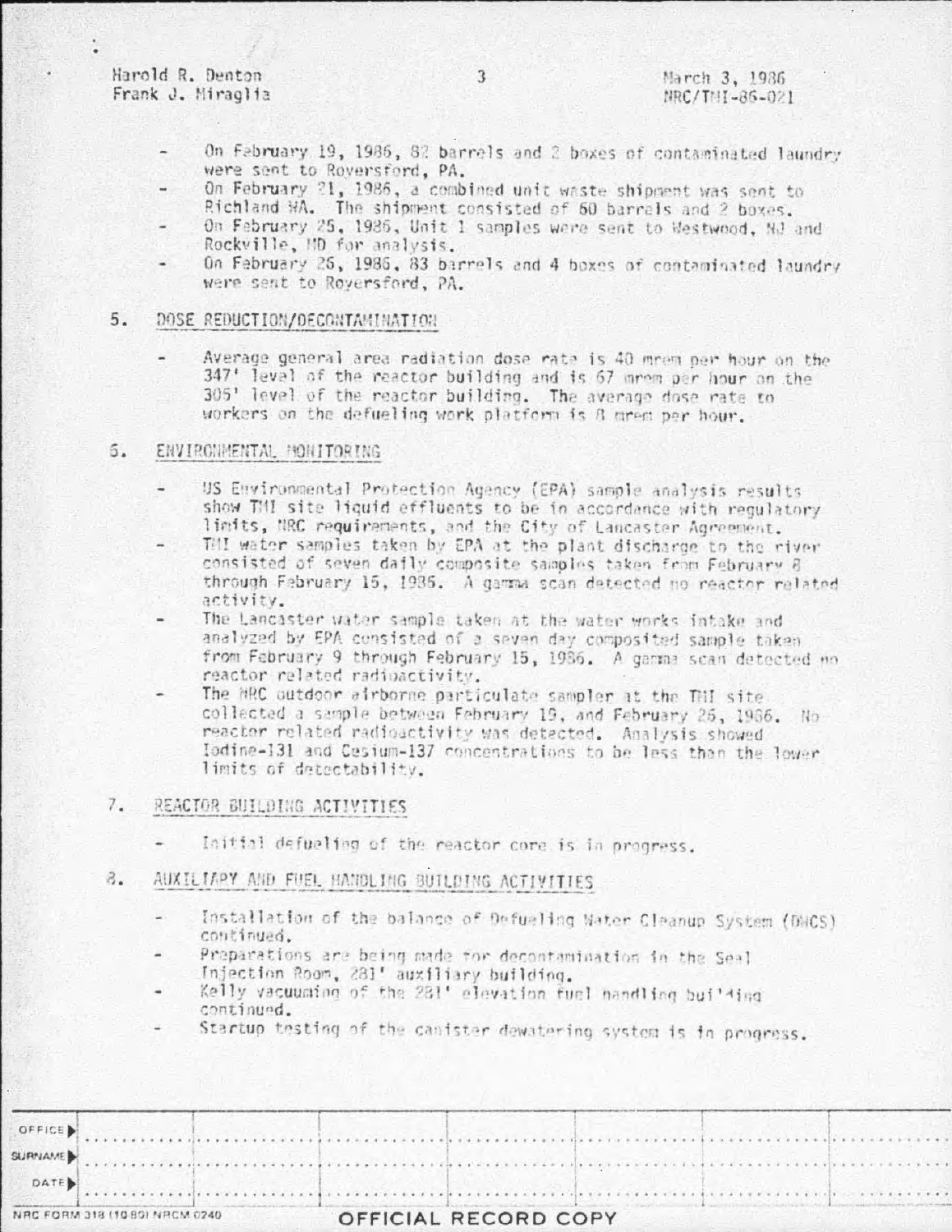## Harold R. Denton Frank J. Miraglia

## March 3, 1986 NRC/TNI-86-021

## $9.$ NRC EVALUATIONS IN PROGRESS

- Technical Specification Change Request number 49.
- Recovery Operations Plan Change number 31.
- SDS Technical Evaluation and System Description Update. ÷.
- Core Stratification Sample Safety Evaluation.
- Defueling Water Cleanup System Technical Evaluation Report. ۷ Revision 7.
- Containment Air Control Envelope Technical Evaluation Report. Revision 5.
- Solid Waste Facility Technical Evaluation Report.
- Reactor Building Sump Criticality Safety Evaluation Report. ۷

# Original signed by John Thomas for:

William D. Travers Director TMI-2 Cleanup Project Directorate

|      | NRC FORM 318 (10 80) NRCM 0240 |  | OFFICIAL RECORD COPY |  |  |         |
|------|--------------------------------|--|----------------------|--|--|---------|
| DATE |                                |  |                      |  |  |         |
|      |                                |  |                      |  |  | SURNAME |
|      |                                |  |                      |  |  |         |